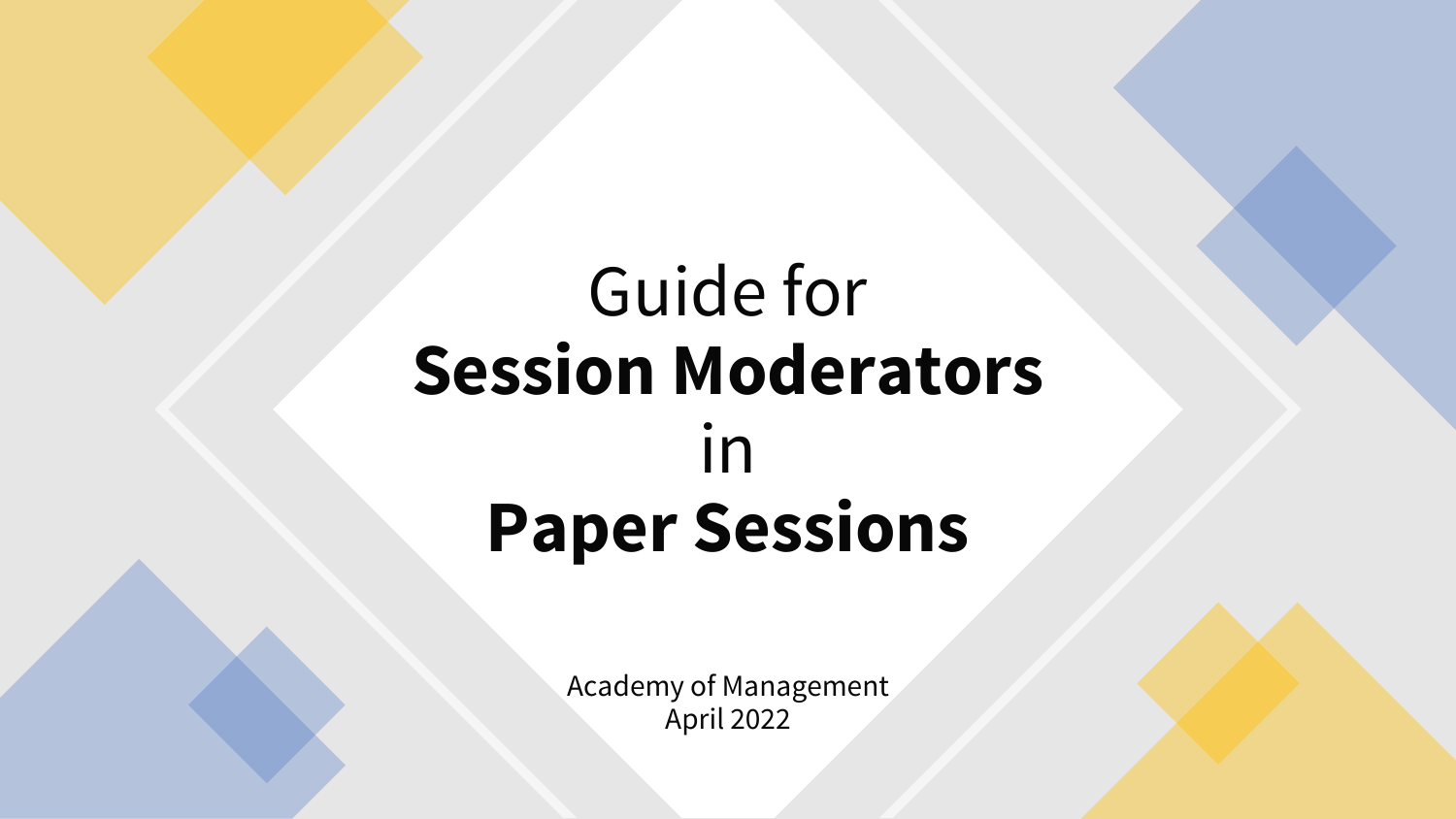#### **ALL Session Formats**

#### **Prepare before the Session Starts**

- Use the Online Program to review the session you are moderating.
- Arrive prior to the scheduled start time.

#### **Manage Introductions**

- Announce the session title.
- Introduce yourself.
- Introduce presenters. If a presenter is absent inform the audience.
- di UUIUCIIIIES discussion until all speakers have presented. • Describe the session format. Generally paper sessions are 90-minutes. To ensure equal time, we recommend allowing each speaker to present for 10 minutes, holding questions and

#### **Time Keeping**

- Stress the importance to presenters of staying on time. The audience relies on you to ensure that speakers have equal time to present and discuss their work.
- Begin closing the session 2-3 minutes before the scheduled end time.

#### **Manage and Encourage Conversations**

- Prepare a few comments or questions of your own to get conversations started.
- Encourage questions. Ask questioners to self-identify themselves. If a question takes more than 30 seconds, ask the questioner to get to the point quickly.
- Facilitate conversations amongst the presenters.

## Session Moderator in a Paper Session

# General Guidelines for *ALL* Session Formats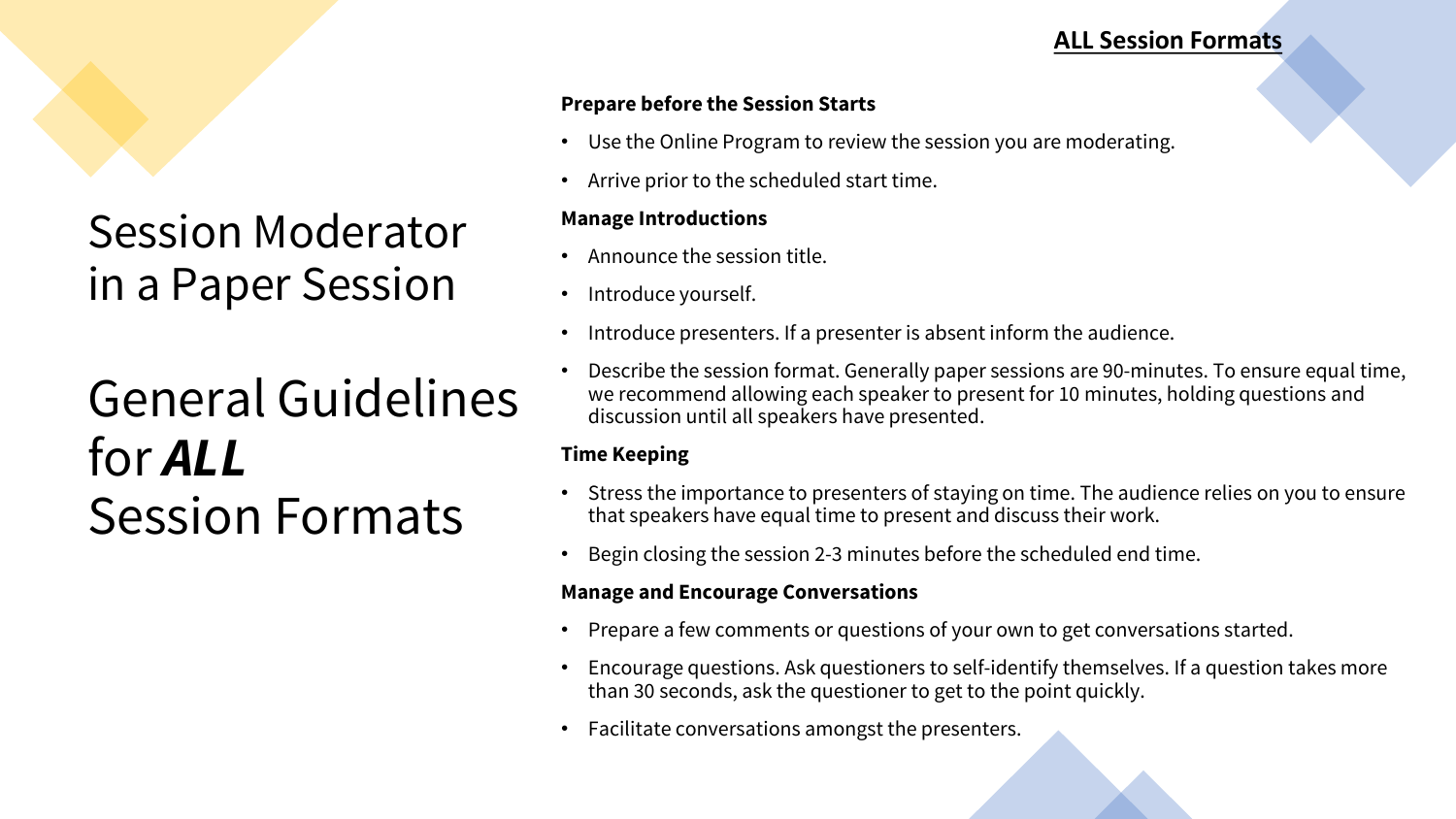#### **IN-PERSON Session Format**

### Session Moderator in a Paper Session

# *In-Person* Session Format

### **See the "General Guidelines for** *ALL* **Session Formats".**

#### **Additional items for "***in-person***" session format:**

#### **Time Keeping**

In an in-person session there are various strategies for giving presenters their 3-minute and subsequent warnings including:

- $\textbf{S}\textbf{O}\textbf{I}$  and the set of starts. The set of starts of starts. The set of set of set of set of starts. The set of set of  $\textbf{S}\textbf{O}\textbf{I}$  at each minute)
	- holding up a piece of paper with the number of minutes remaining
	- using an audible timer such as a smart phone
	- standing up at the speaker's end of time and thanking them

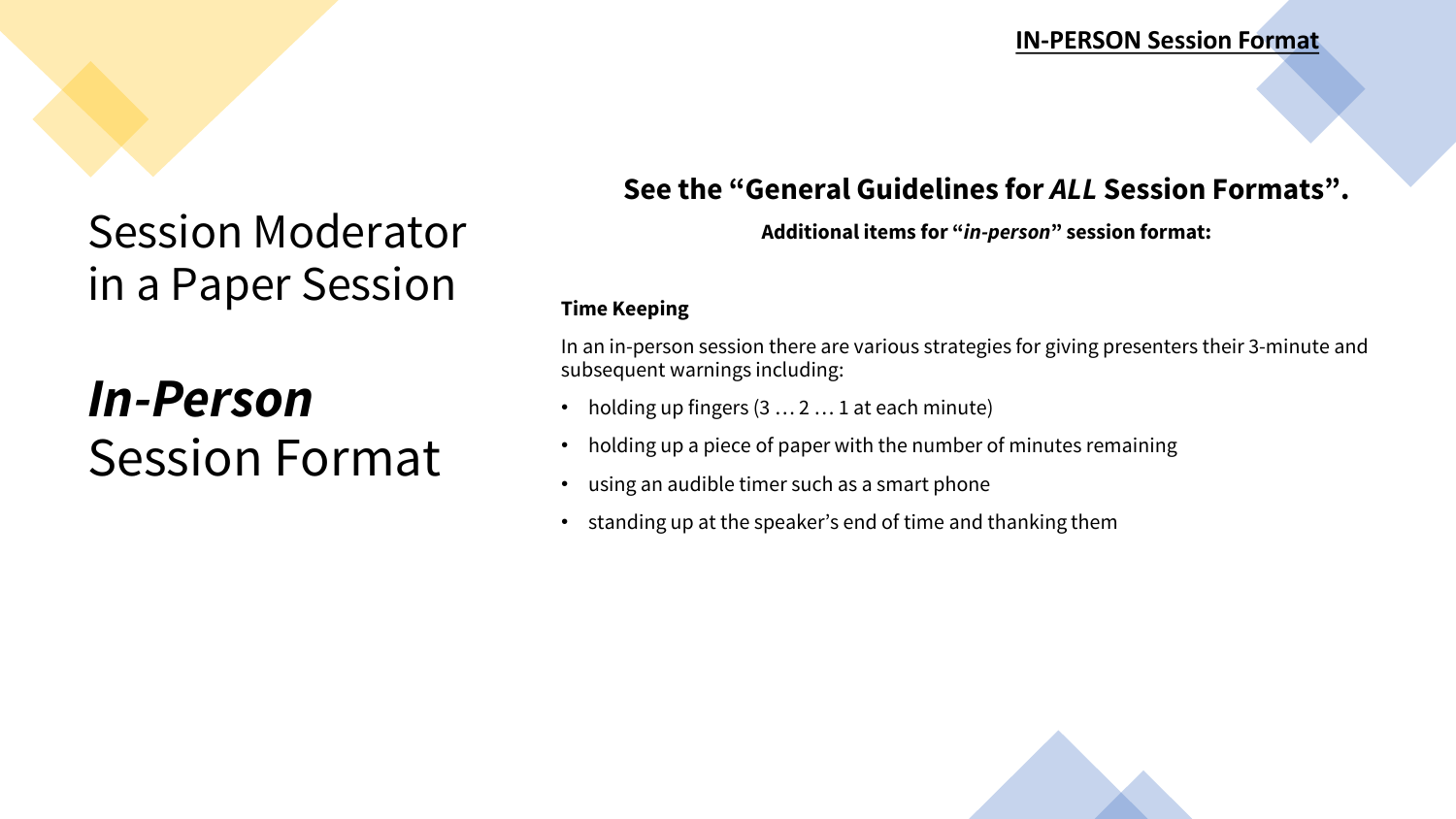# Session Moderator in a Paper Session

Virtual-Only:<br>*Filter on the Keeping* in the Seeping in the seeping in the session state in a house starts. *Zoom (webinar) style* Session Format

### **VIRTUAL-ONLY: Zoom (WEBINAR) Session Format**

### **See the "General Guidelines for** *ALL* **Session Formats".**

**Additional items for "***Virtual-Only: Zoom (webinar style)***" session format:**

#### **Technical setup and facilitation is provided.**

#### **Moderate the Zoom Chat**

- Post comments or questions of your own to get the interaction started.
- Monitor for inappropriate content or tone.

#### **Time Keeping**

• Use the Zoom chat to alert a remote presenter to begin to wrap up as they come close to the end of their allotted time.

#### **Manage and Encourage Conversations**

- Manage participants' mute as they participate with audio questions and comments.
- At the scheduled session end time encourage participants to continue in the virtual platform chat or to set up private meetings on the virtual platform.

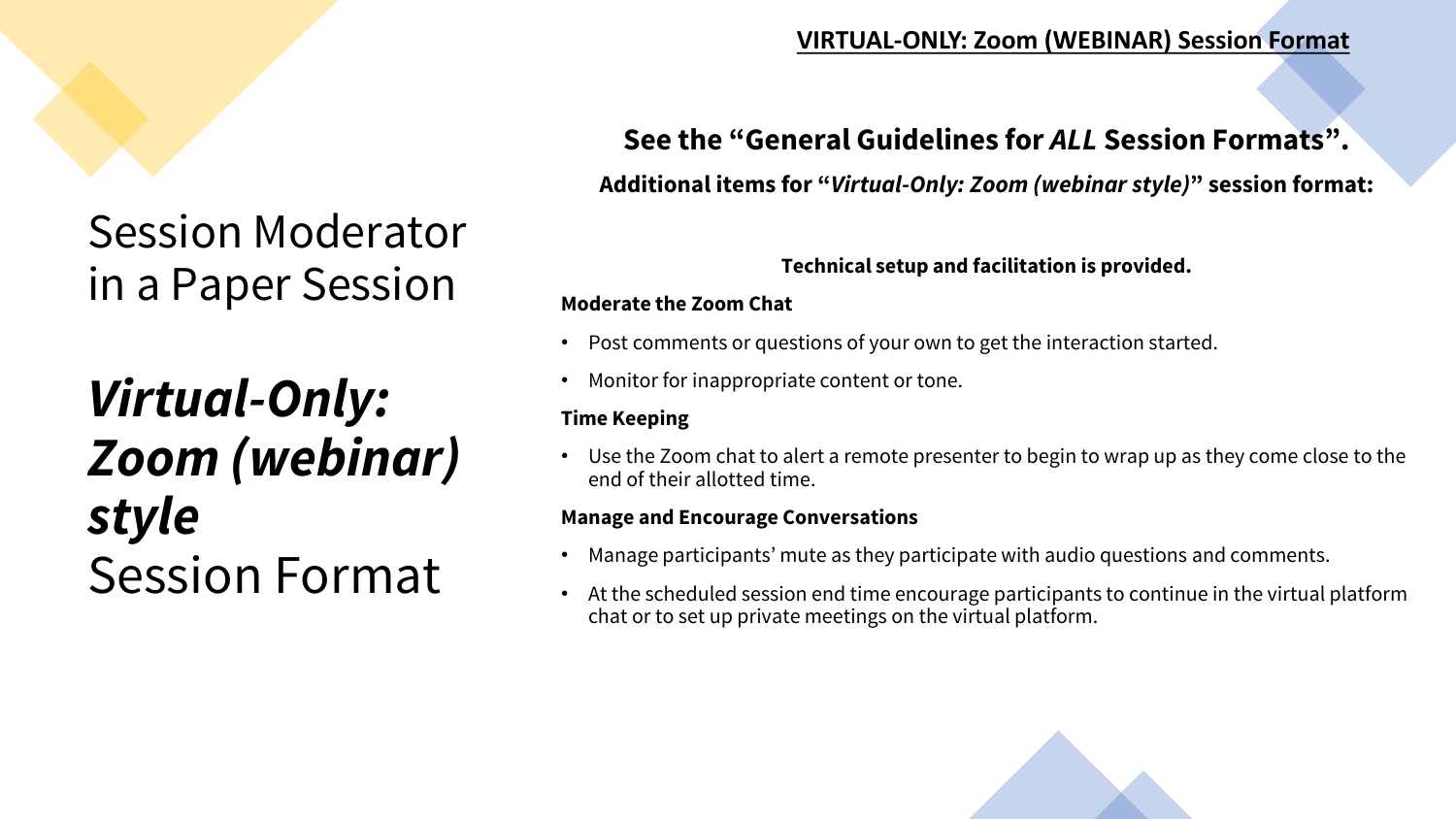#### **VIRTUAL-ONLY: Zoom (MEETING) Session Format**

### **See the "General Guidelines for** *ALL* **Session Formats".**

**Additional items for "***Virtual-Only: Zoom (meeting style)***" session format:**

**Technical setup and facilitation provided.**

#### **Manage Introductions**

• Remind participants to mute themselves.

#### **Moderate the Zoom Chat**

- Post comments or questions of your own to get the interaction started.
- Monitor for inappropriate content or tone.

#### **Manage the Zoom Hand Raising Feature**

• Facilitate audience participation.

#### **Manage Zoom Screen Sharing**

• Facilitate participation by the remote audience.

#### **Time Keeping**

• Use the Zoom chat to alert a remote presenter to begin to wrap up as they come close to the end of their allotted time.

#### **Manage and Encourage Conversations**

- Manage participants' mute as they participate with audio questions and comments.
- At the scheduled session end time encourage participants to continue in the virtual platform chat or to set up private meetings on the virtual platform with each other.

# Session Moderator in a Paper Session

Virtual-Only: Manage the Zoom Hand Raising Feature *Zoom (meeting) style* Session Format